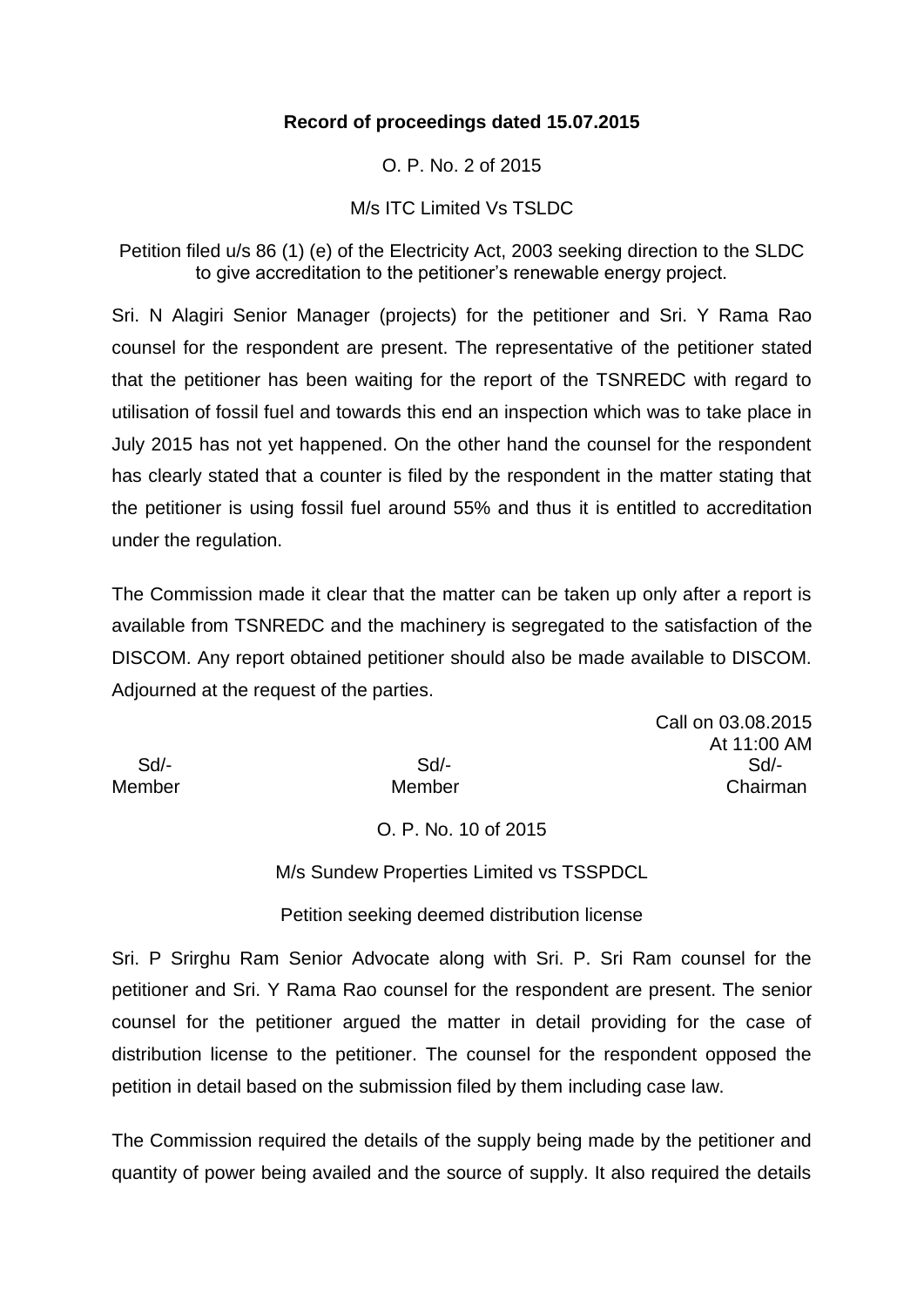of the same to be available to DISCOM and DISCOM to verify the details. The counsel for the petitioner agreed to place the details before the Commission by giving a copy to the respondents. Adjourned.

Call on 03.08.2015 At 11:00 AM Sd/- Sd/- Sd/- Member Member Chairman

# O. P. No. 34 of 2015

M/s Indian Wind Power Association vs NEDCAP, APCPDCL & APTRANSCO

Petition seeking issuance of regulation for determination of RE tariff based on CERC terms and conditions for tariff determination from renewable sources Regulation dated 16.09.2009 for procurement of wind energy by distribution licensee.

Sri. S. V. S. Chowdary counsel for the petitioner and Sri. Y Rama Rao counsel for the respondent are present. The counsel for the petitioner stated that the petitioner has already accepted the jurisdiction of the Commission and in the process of filing amendment petitions. Thus he needs time to argue the matter after some time.

The counsel for the respondents stated that based on the filing made and after notice he will argue the amendment petitions.

The Commission desired that the petitioner should submit the arguments on the on the basis of maintainability of the petition and it also felt that the present petition cannot be proceeded with as it relates to determination of tariff for wind projects, without a policy on wind energy from the government.

The Commission adjourned the hearing indefinitely, but directed t the office to address the government on the basis of the provision of the Electricity Act, 2003 to come out with a policy for wind projects so as to enable the undertake determination of the tariff for wind projects in the state of Telangana.

| Sd/-   | Sd/-   | Sd/-     |
|--------|--------|----------|
| Member | Member | Chairman |

# O. P. No. 35 of 2015

M/s Axis Wind Energy Limited and 6 others vs Government of AP and 6 others

Petition seeking framing of guidelines determining evacuation policy and wheeling charges for captive generation or sale to third parties.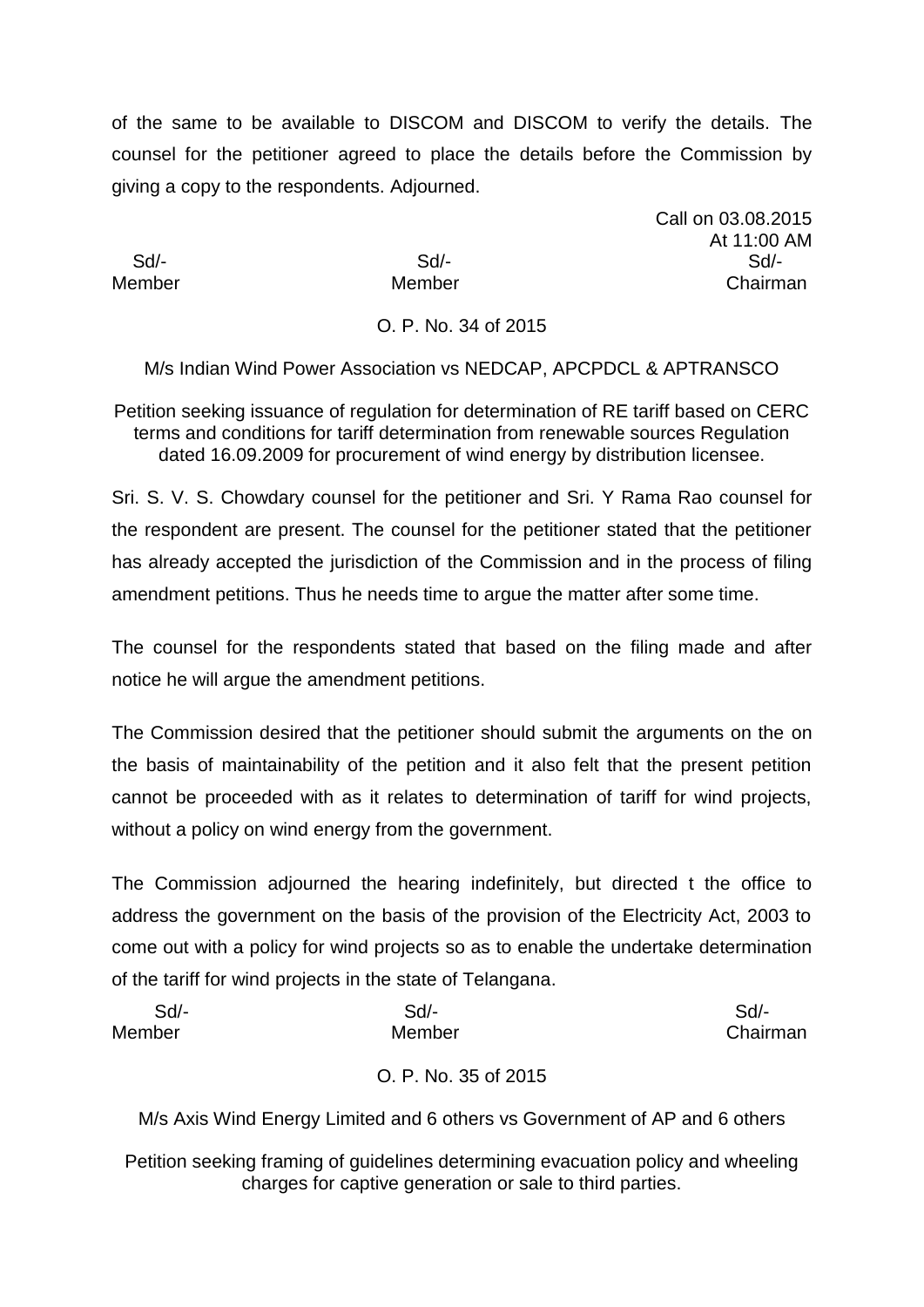Sri. S. V. S. Chowdary counsel for the petitioner and Sri. Y Rama Rao counsel for the respondent are present. The counsel for the petitioner stated that the petitioner has already accepted the jurisdiction of the Commission and in the process of filing amendment petitions. Thus he needs time to argue the matter after some time.

The counsel for the respondents stated that based on the filing made and after notice he will argue the amendment petitions.

The Commission desired that the petitioner should submit the arguments on the on the basis of maintainability of the petition and it also felt that the present petition cannot be proceeded with as it relates to determination of tariff for wind projects, without a policy on wind energy from the government.

The Commission adjourned the hearing indefinitely, but directed t the office to address the government on the basis of the provision of the Electricity Act, 2003 to come out with a policy for wind projects so as to enable the undertake determination of the tariff for wind projects in the state of Telangana.

| $Sd$ - | Sd/-   | $Sd$ -   |
|--------|--------|----------|
| Member | Member | Chairman |

# O. P. No. 42 of 2015

M/s Penna Cement Industries Ltd. Vs APTRANSCO, APPCC & DISCOMS

Petition u/s 86 (1) (f) of the Electricity Act, 2003 seeking to recover the amount Rs. 2,66,34,295/- towards pending dues on account of supply of electricity.

There is no representation on behalf of the petitioner. Sri. Y Rama Rao counsel for the respondent is present. The counsel for the respondent stated that the counter affidavit needs to be filed

As there is no representation, the matter is adjourned at the request of the counsel for the respondent.

Call on 08.09.2015 At 11:00 AM Sd/- Sd/- Sd/- Member Member Chairman

O. P. No. 50 of 2015

M/s IL & FS Wind Farms Limited vs TSSPDCL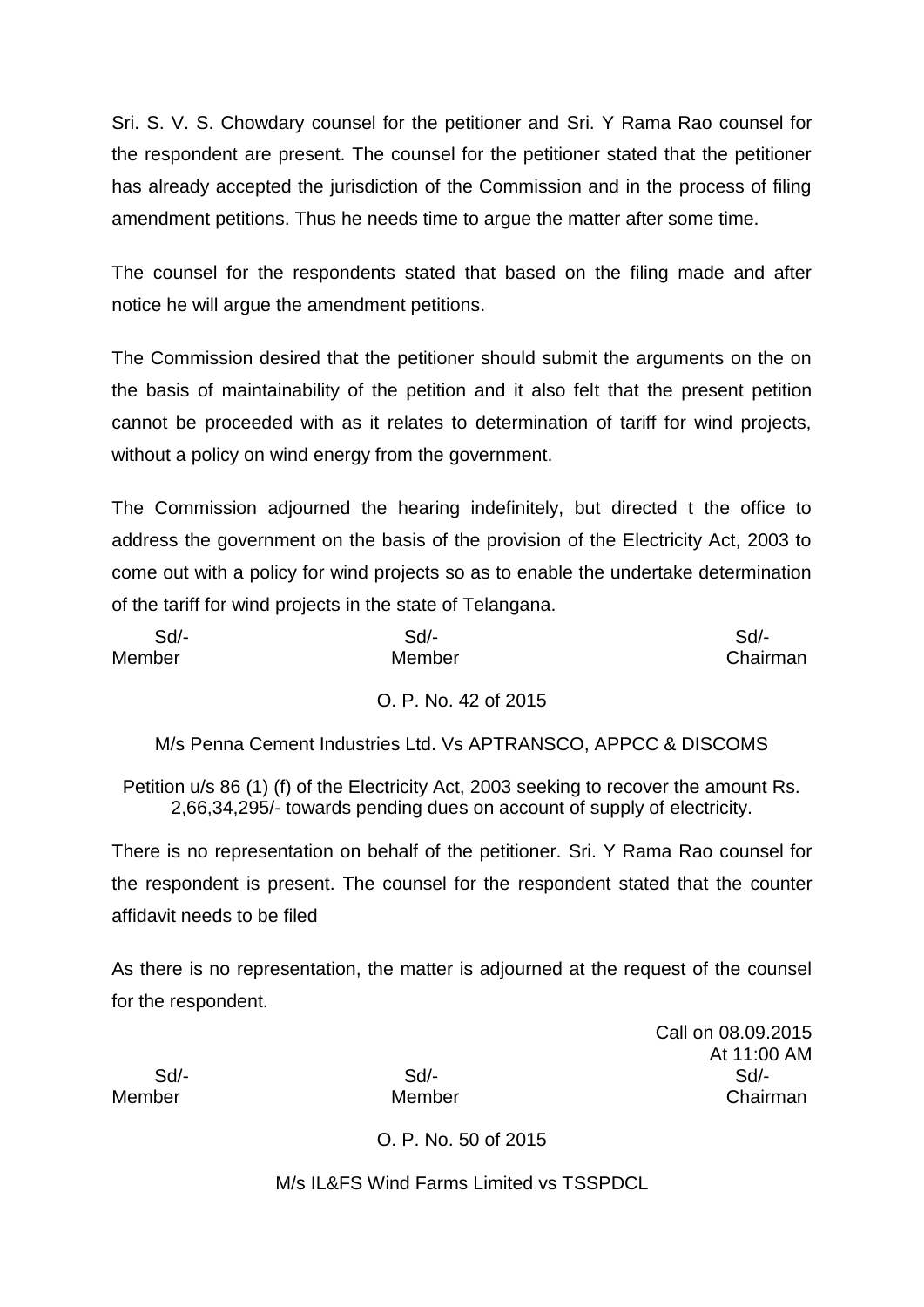Petition u/s sec 142, 143 and 129 of the Electricity Act, 2003 for directions to the respondents to comply with the tariff orders dated 31.03.2009 passed by the Commission and pay at the rate of Rs. 3.37 of KWH for the electricity supplied by the petitioner and other reliefs mentioned therein

Sri. B Tagore counsel for the petitioner and Sri. Y Rama Rao counsel for the respondent are present. The counsel for the petitioner stated that the petitioner has already accepted the jurisdiction of the Commission and in the process of filing amendment petitions. Thus he needs time file the petition and argue the matter after some time.

The counsel for the respondents stated that based on the filing made and after notice he will argue the amendment petitions.

The Commission observed that since it also involves the issue of jurisdiction of the Commission, it desired that the petitioner should take steps to amend the cause title and then submit the arguments on the on the basis of maintainability that may be decided in the batch cases being heard by the Commission. The Counsel for the parties agreed for the same.

The Commission adjourned the hearing indefinitely and would intimate the next date of hearing in due course of time after consultation within the Commission.

| $Sd$ - | $Sd$ -               | $Sd$ -   |
|--------|----------------------|----------|
| Member | Member               | Chairman |
|        | O. P. No. 51 of 2015 |          |

M/s Nile Limited vs TSSPDCL

Petition seeking directions for payment of monthly bills

Sri. M. K. Viswanath Naidu Advocate for Sri. Challa Gunaranjan counsel for the petitioner and Sri. Y Rama Rao counsel for the respondent are present. The counsel for the petitioner stated that the petitioner has already accepted the jurisdiction of the Commission and in the process of filing amendment petitions. Thus he needs time file the petition and argue the matter after some time.

The counsel for the respondents stated that based on the filing made and after notice he will argue the amendment petitions.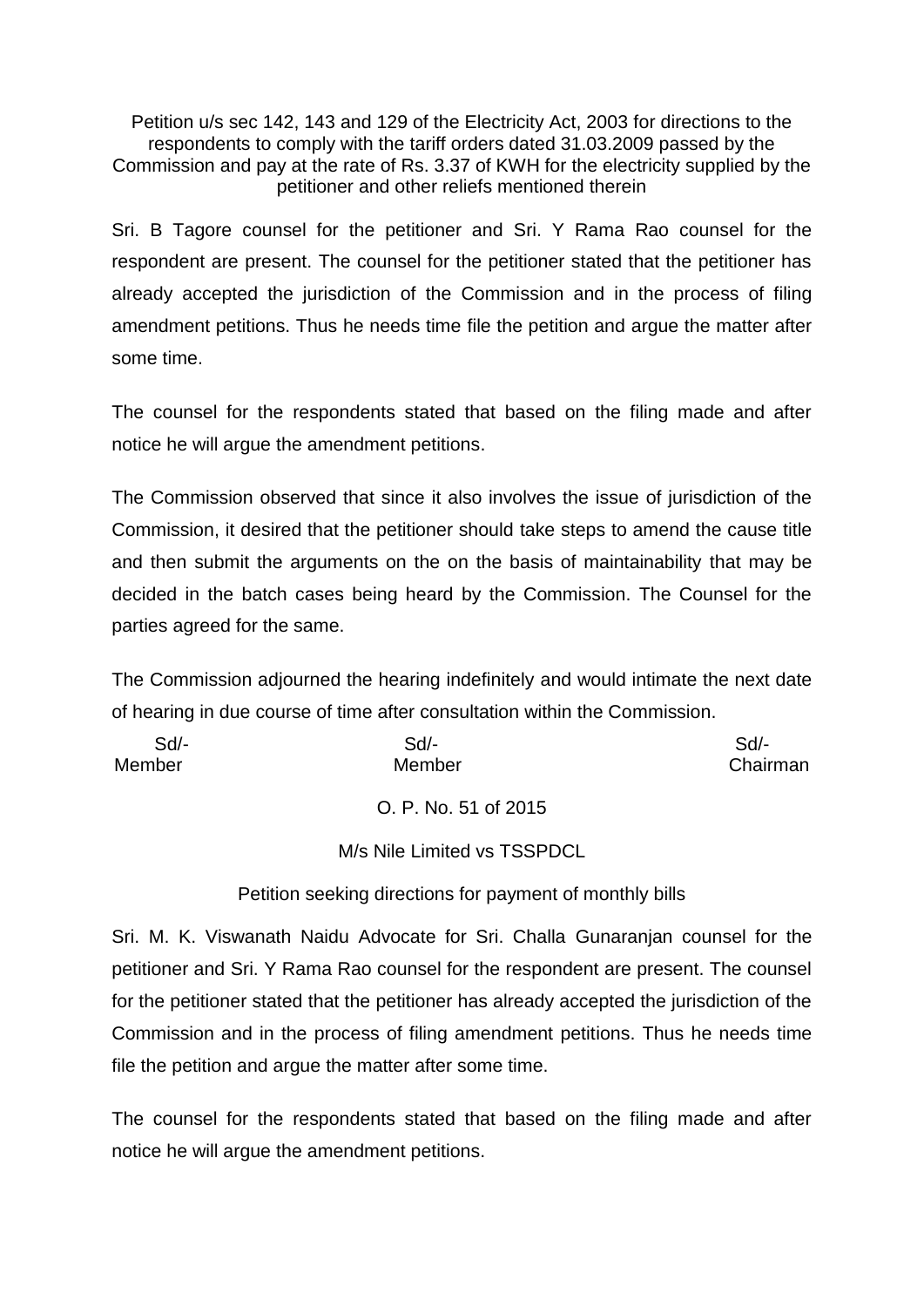The Commission observed that since it also involves the issue of jurisdiction of the Commission, it desired that the petitioner should take steps to amend the cause title and then submit the arguments on the on the basis of maintainability that may be decided in the batch cases being heard by the Commission. The Counsel for the parties agreed for the same. The Commission adjourned the hearing

Call on 04.08.2015 At 11:00 AM Sd/- Sd/- Sd/- Member Member Chairman

# R. P. (SR) No. 07 of 2015

M/s Axis Wind Energy Limited and 6 others vs Indian Wind Energy Association and 6 others

Petition u/s 94 (2) of the Electricity Act, 2003 for review of the order in O. P. No 13 of 2012 dated 15.11.2012 on the file of erstwhile APERC.

Sri. S. V. S. Chowdary counsel for the petitioner and Sri. Y Rama Rao counsel for the respondent are present. The counsel for the petitioner stated that the petitioner has already accepted the jurisdiction of the Commission and in the process of filing amendment petitions. Thus he needs time to argue the matter after some time.

The counsel for the respondents stated that based on the filing made and after notice he will argue the amendment petitions.

The Commission desired that the petitioner should submit the arguments on the on the basis of maintainability of the petition and it also felt that the present petition cannot be proceeded with as it relates to determination of tariff for wind projects, without a policy on wind energy from the government.

The Commission adjourned the hearing indefinitely, but directed t the office to address the government on the basis of the provision of the Electricity Act, 2003 to come out with a policy for wind projects so as to enable the undertake determination of the tariff for wind projects in the state of Telangana.

| Sd/-   | Sd/-   | Sd       |
|--------|--------|----------|
| Member | Member | Chairman |
|        |        |          |

# O. P. (SR) No. 08 of 2015

M/s Indian Wind Power Association vs NREDC, APDISCOMs & APTRANSCO